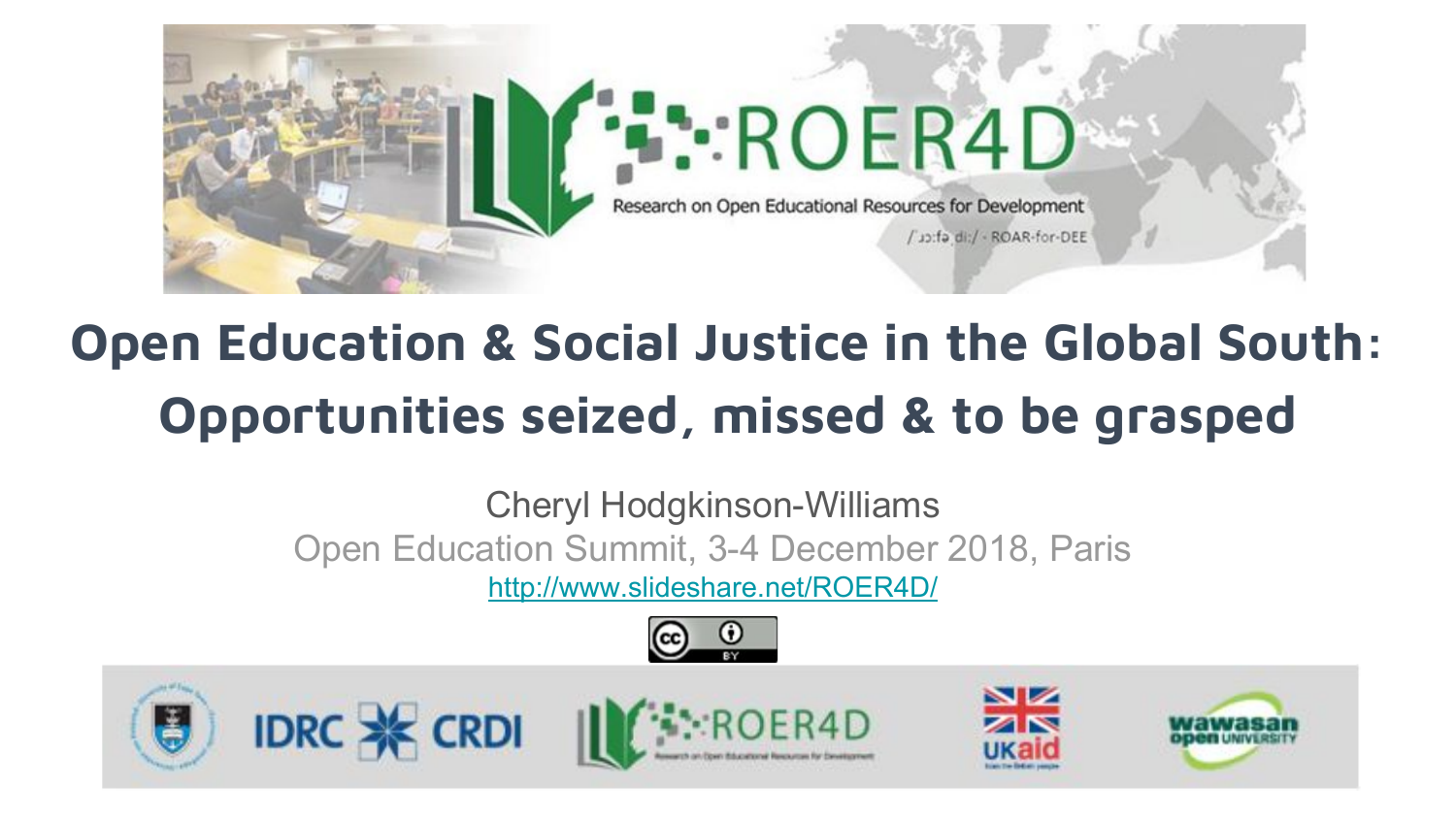# **Background: ROER4D project**

**Research on Open Educational Resources for Development (ROER4D) project (2013-2017)**

- **18 independent sub-projects**, across **21 countries** in the Global South from Chile to Mongolia, with 100 researchers and associates, supported by a Network Hub team based at UCT and Wawasan Open University, Malaysia
- Research datasets in **multiple languages** (English, Spanish, Portuguese, Mongolian, Dari, Pashto, etc.)
- Mostly **mixed-methods** data (quantitative and qualitative)

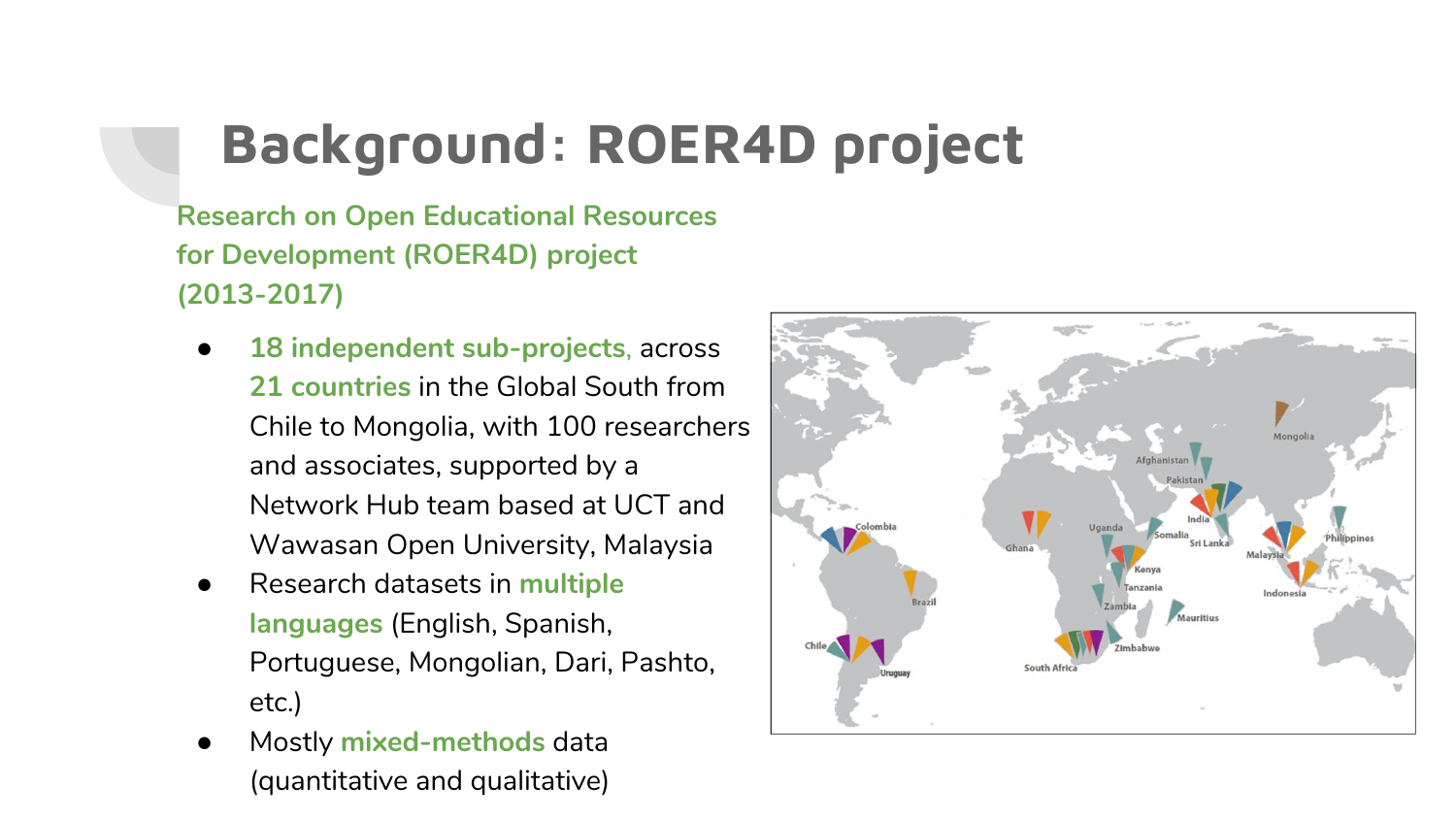### **Outputs**

- [Edited volume](https://docs.google.com/spreadsheets/d/1_55Xxa-ARQnNmS6tFl6Z0JgpZvm_a_QfMbNcjAjy7Gk/edit?usp=sharing)  16 chapters of which 2 are meta-synthesis. Open Access and downloadable or print on request. Booklet of chapter summaries
- [Open data sets](https://datafirst.uct.ac.za/dataportal/index.php/catalog/696) of edited volume
- [Open Research Toolkit](http://roer4d.org/open-research-toolkit)  conceptual frameworks and analytical frame
- **[Project Activity Toolkits](http://roer4d.org/project-activity-toolkit) on knowledge building** process, networking, curation and dissemination, communication and evaluation
- [Other outputs](https://docs.google.com/spreadsheets/d/1_55Xxa-ARQnNmS6tFl6Z0JgpZvm_a_QfMbNcjAjy7Gk/edit?usp=sharing) Scholarly articles, book chapters, monographs, presentations, blogs, videos

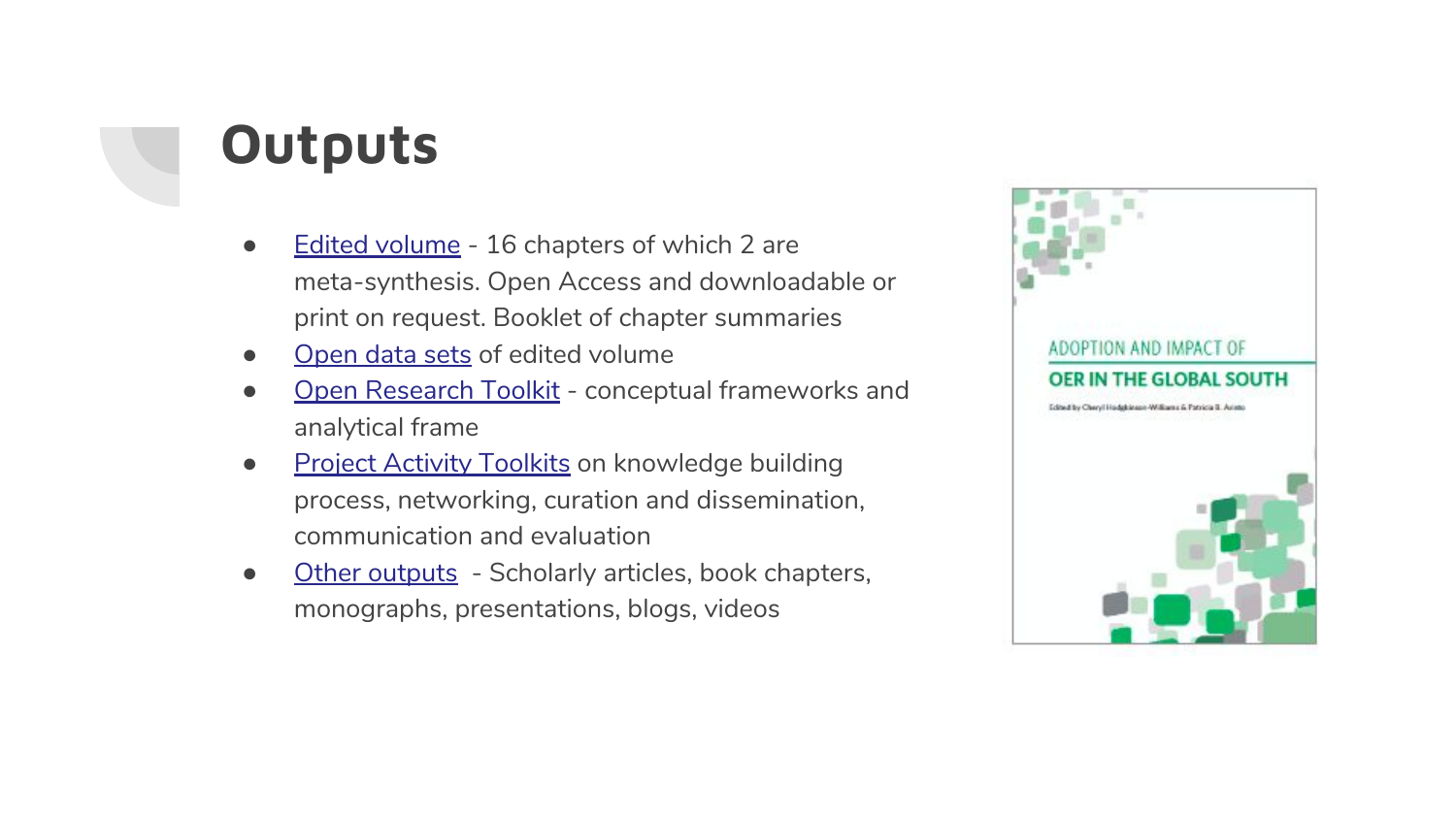### Tribute to Prof Fred Mulder

Sincerest thanks for the seminal role you played in the Research on Open Educational Resources (ROER4D) project.

We will continue the work on opening up education to all.



#### **1949 - 7 October 2018**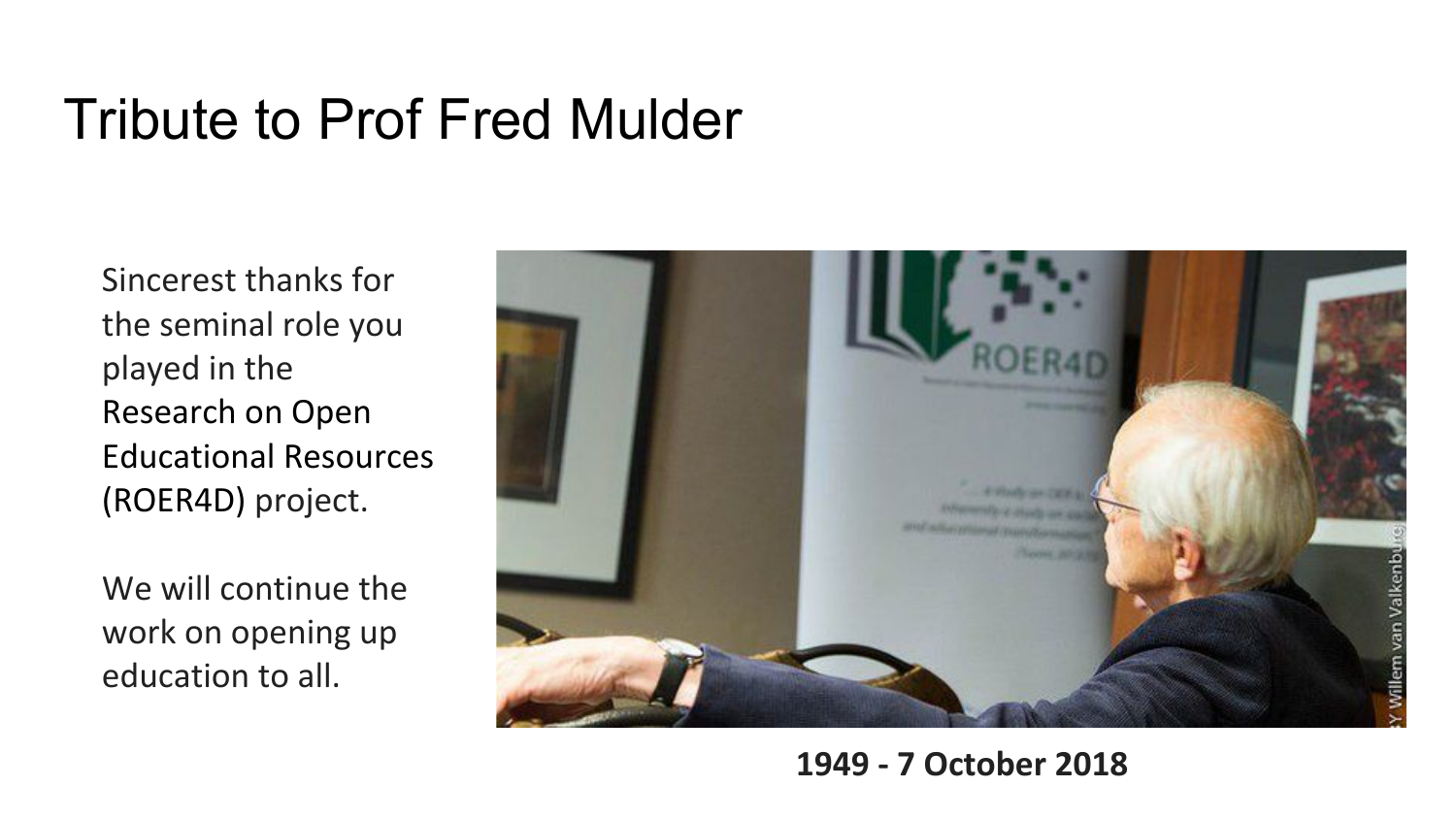**Extent to which university lecturers create, use and/or adapt OER in the Global South**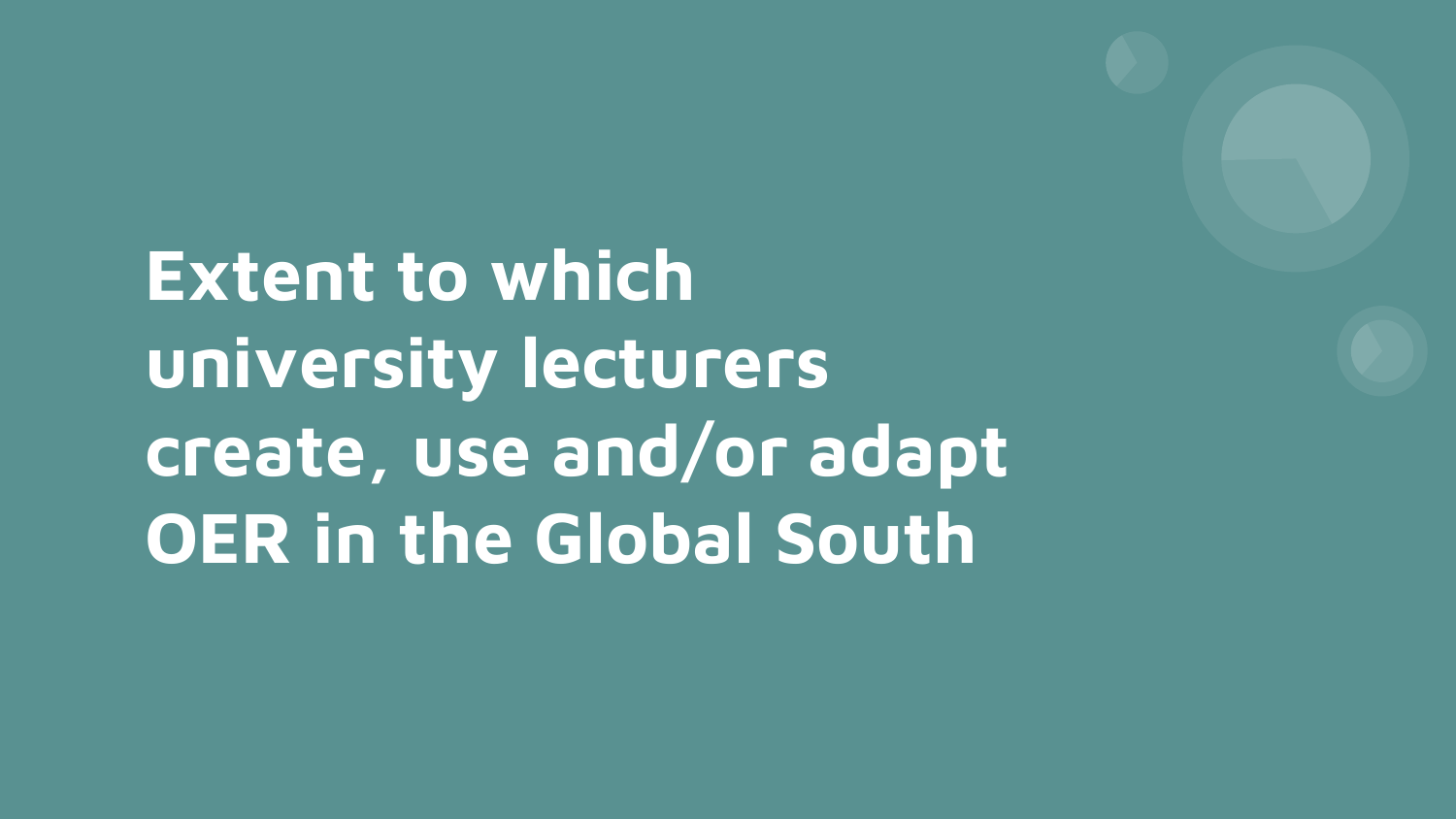### **"Optimal" cycle of open education (OER & OEP)**



Hodgkinson-Williams, Arinto, Cartmill & King (2017, p.32)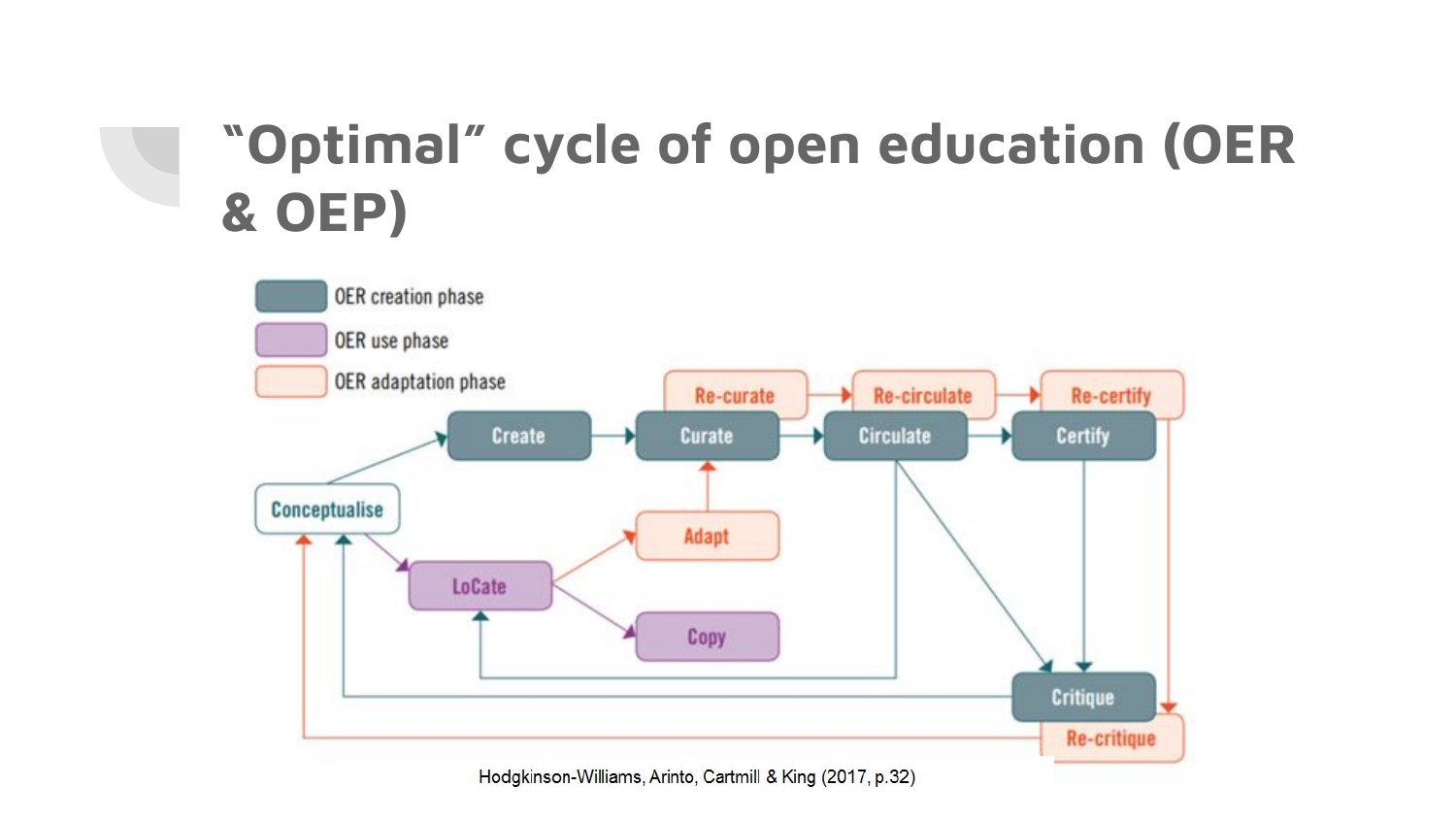### **Use** of OER by **university lecturers**



Data from de Oliviera Neto, Pete, Daryono & Cartmill (2017:81). Respondents 295 from 28 Universities in 9 countries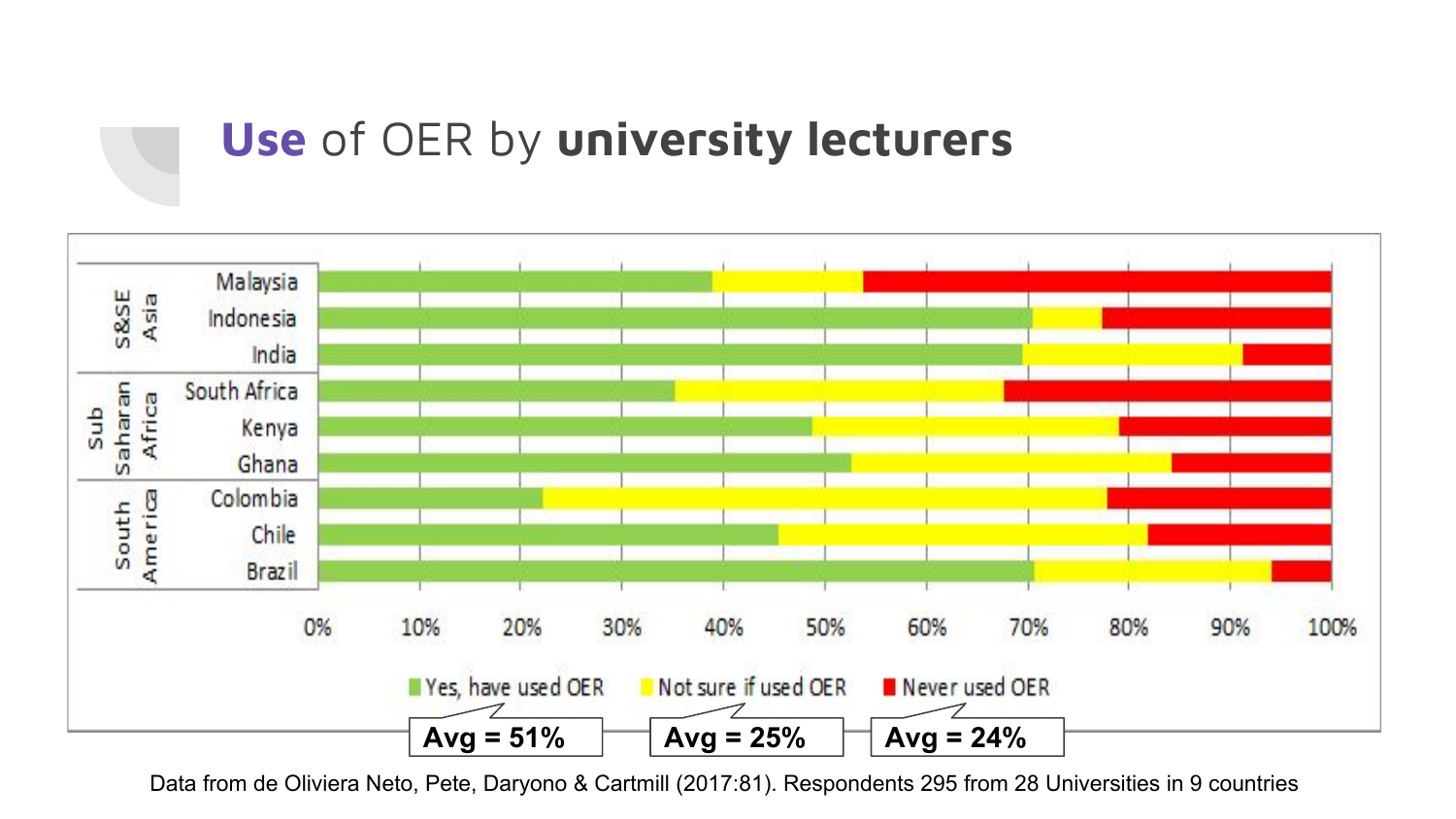### **Opportunities seized by lecturers: OER Use**

● Use of OER in its **original form**

BUT

- Educators' **lack of awareness** that they are using OER
- **•** Selecting OER challenging for educators given the volume of online resources & therefore **time-consuming**
- **Dependence on copying of existing OER and the corollary reluctance to** localise - **unwittingly reinforcing "Northern" epistemic hegemony**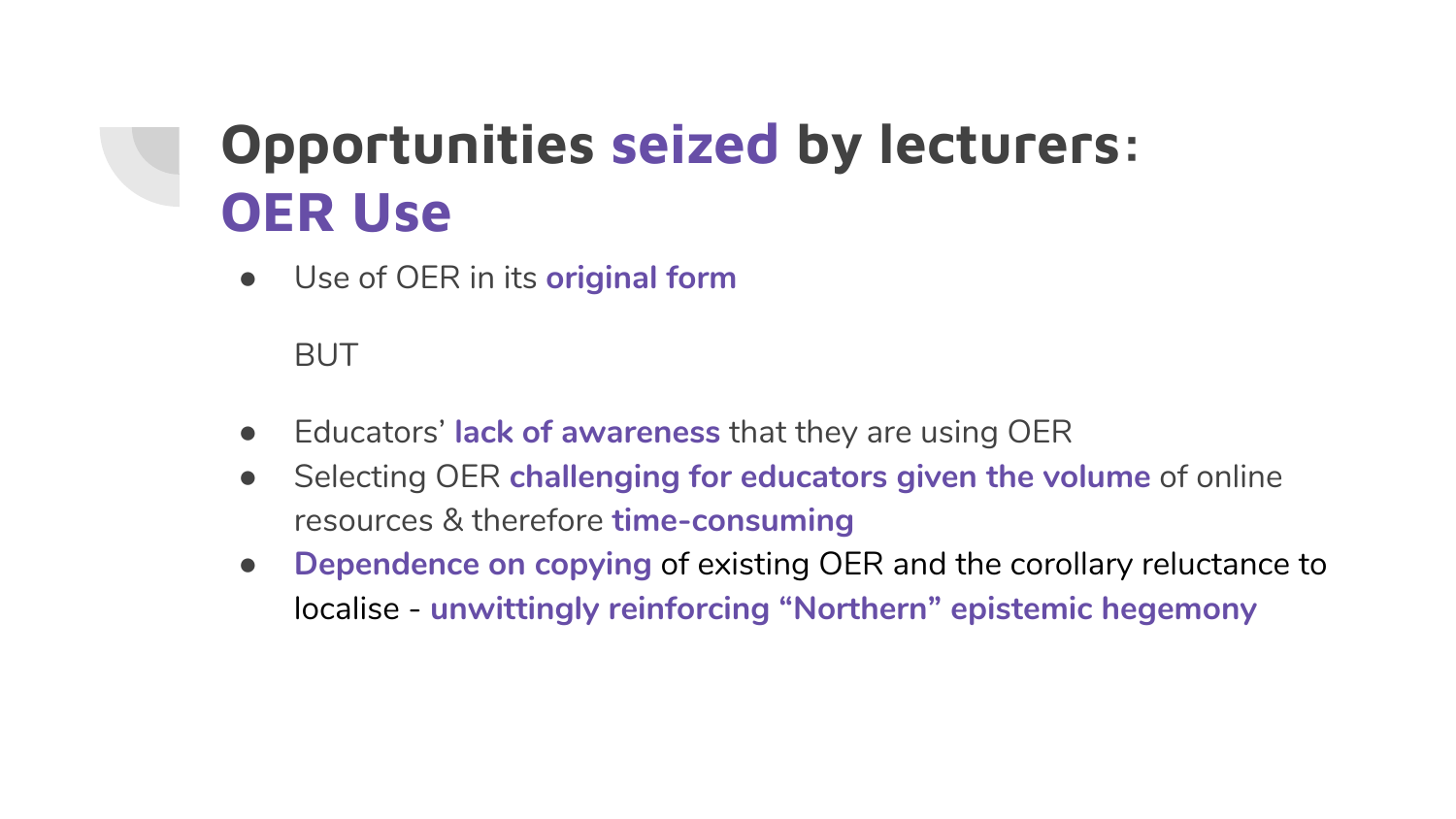### **Creation** of OER by **university lecturers** is not yet a common practice (majority do not use open licences)



Data from de Oliviera Neto, Pete, Daryono & Cartmill (2017:81). Respondents 295 from 28 Universities in 9 countries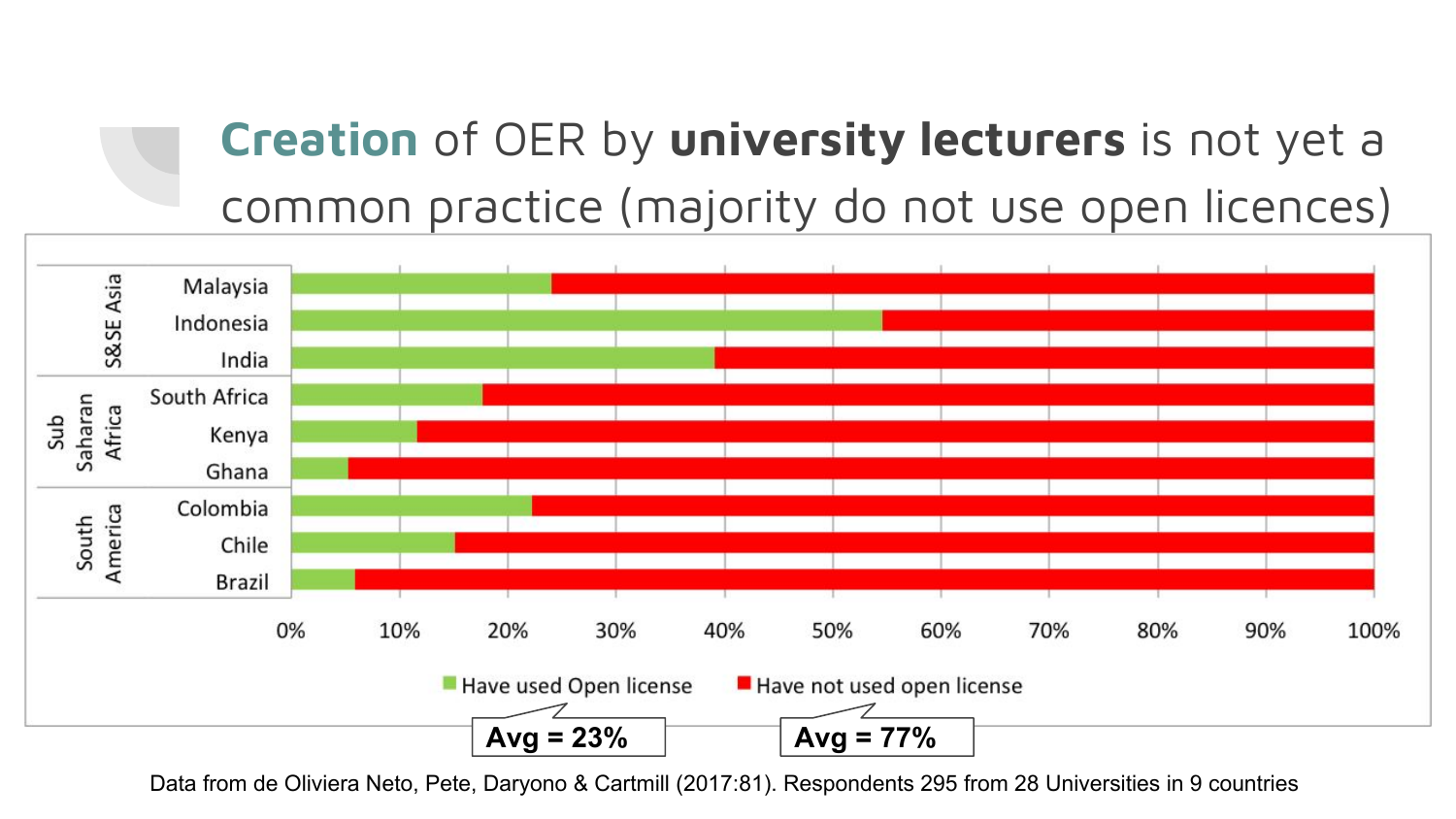# **OER Creation: Opportunities to be grasped**

- **● Challenge: Lack of legal permission** for educators to share the OER they create
- **Opportunity:** Government or institutions can **grant lecturers legal permission** to share their work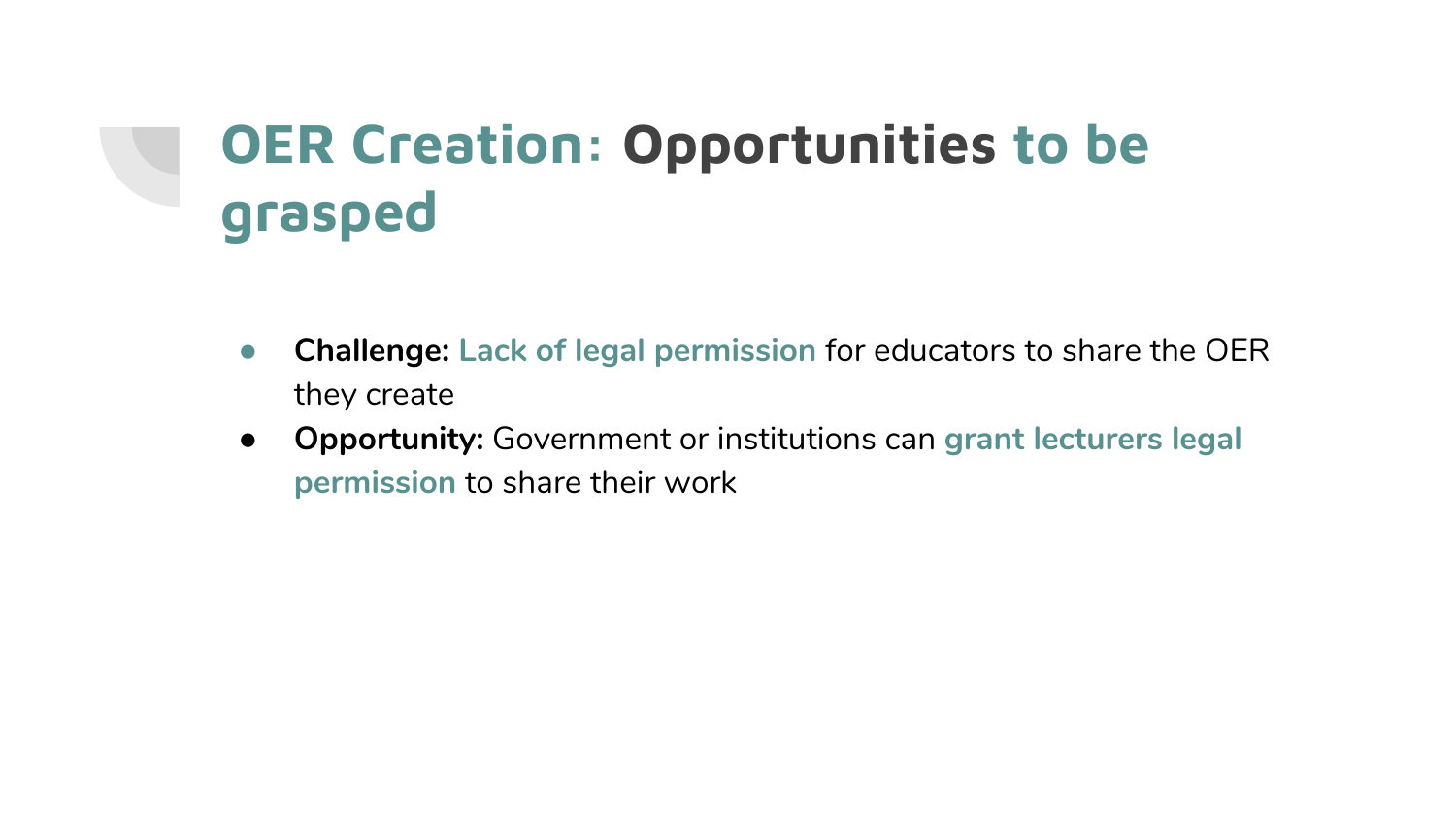#### **Adaptation** of OER by **university lecturers**



Data from de Oliviera Neto, Pete, Daryono & Cartmill (2017:81). Respondents 295 from 28 Universities in 9 countries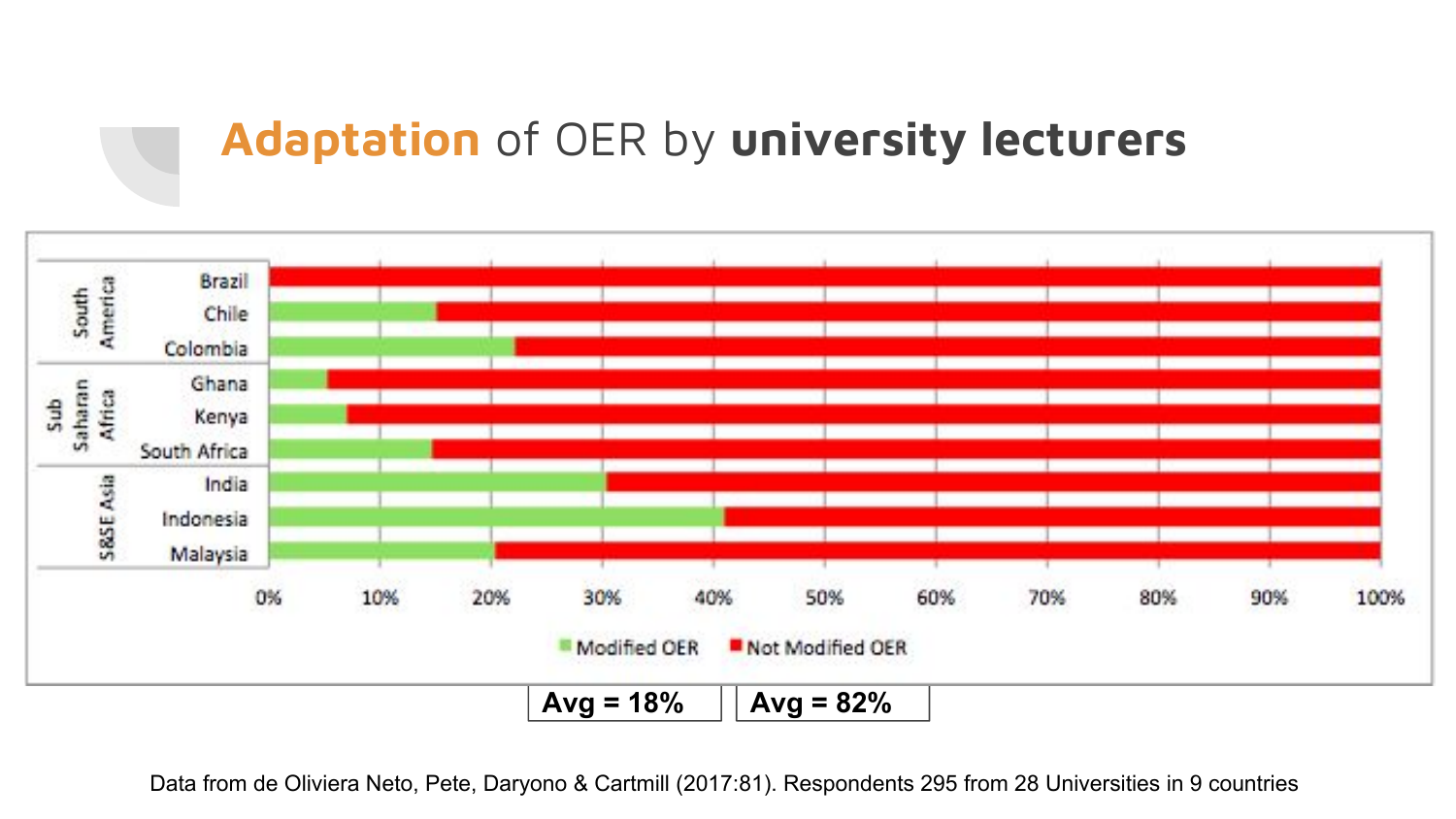### **Adaptation** of OER by **university lecturers**



Hodgkinson-Williams, Arinto, Cartmill & King (2017, p.57)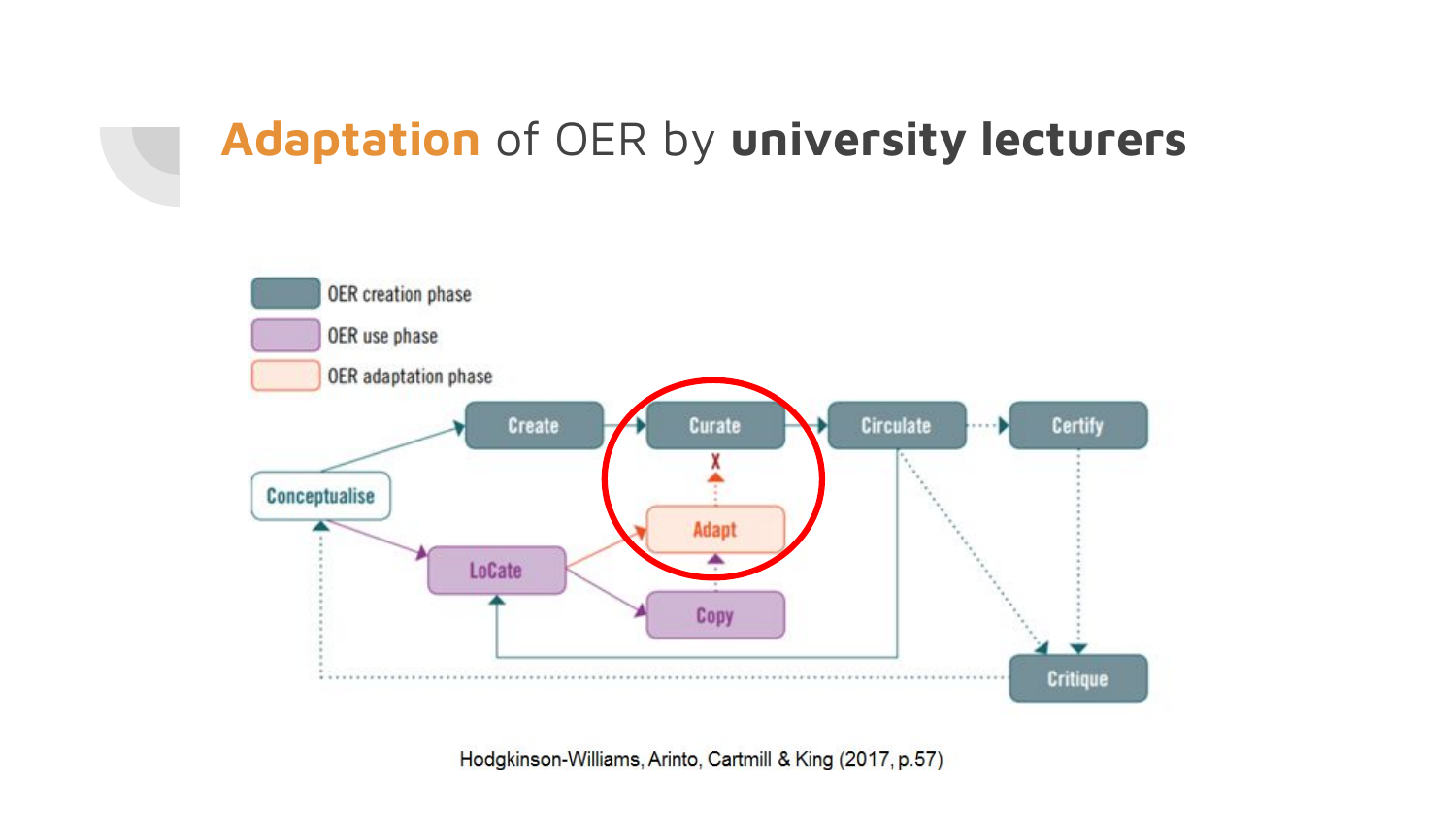### **Opportunities missed by lecturers: OER Adaptation**

- Predominance of English-based OER requires a level of **fluency in English**
- **Adapted OER not always re-curated** by educators inconsistent curation and rehosting of derivative works on a publicly available platform or repository, which limits access to the derivative OFR

SO

- Workshops needed to **model and provide experience** in OER adaptation
- Need for **ongoing support** from government, institutional policy-makers and OER champions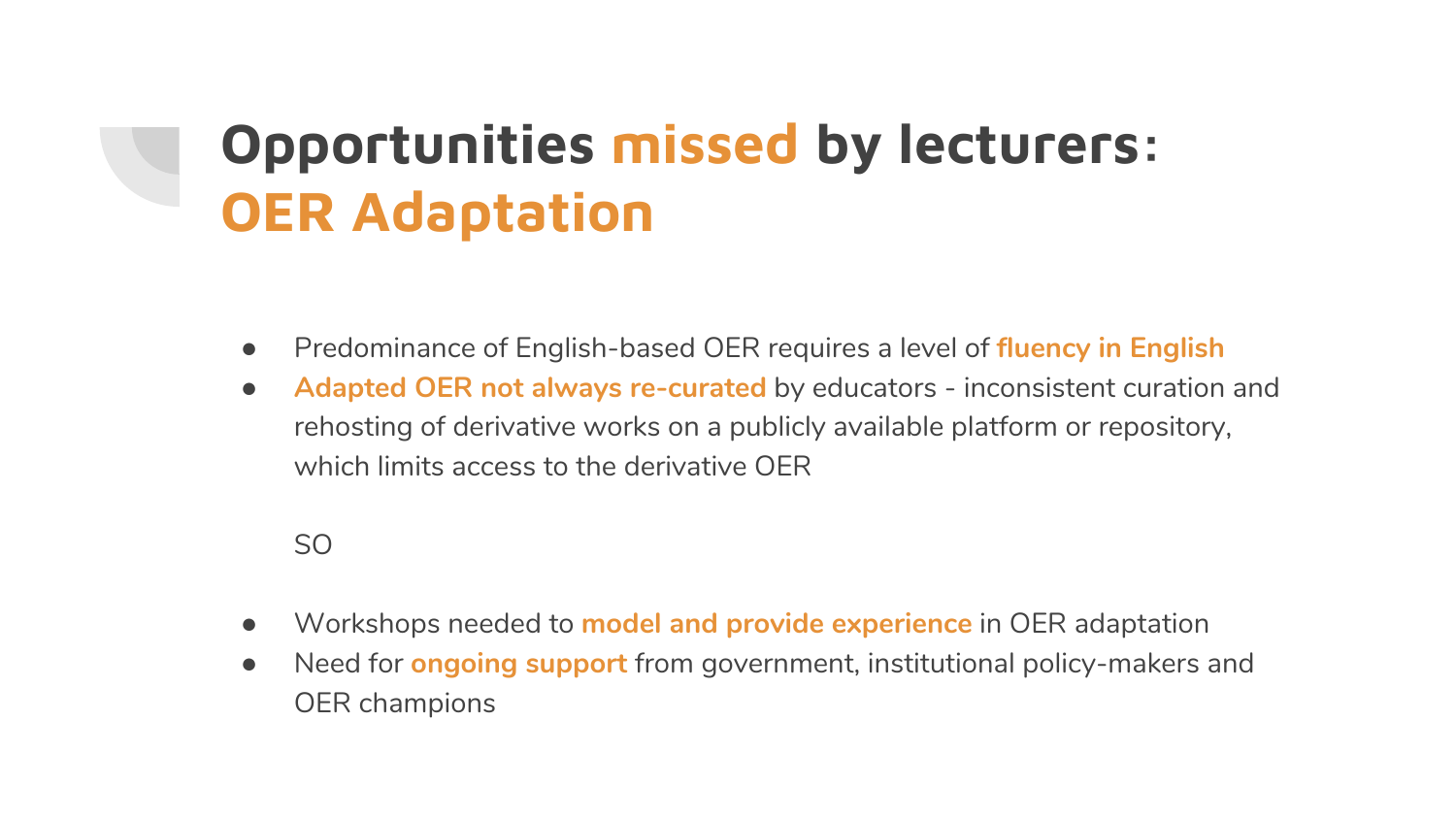**So, does OER promote social justice in the Global South?**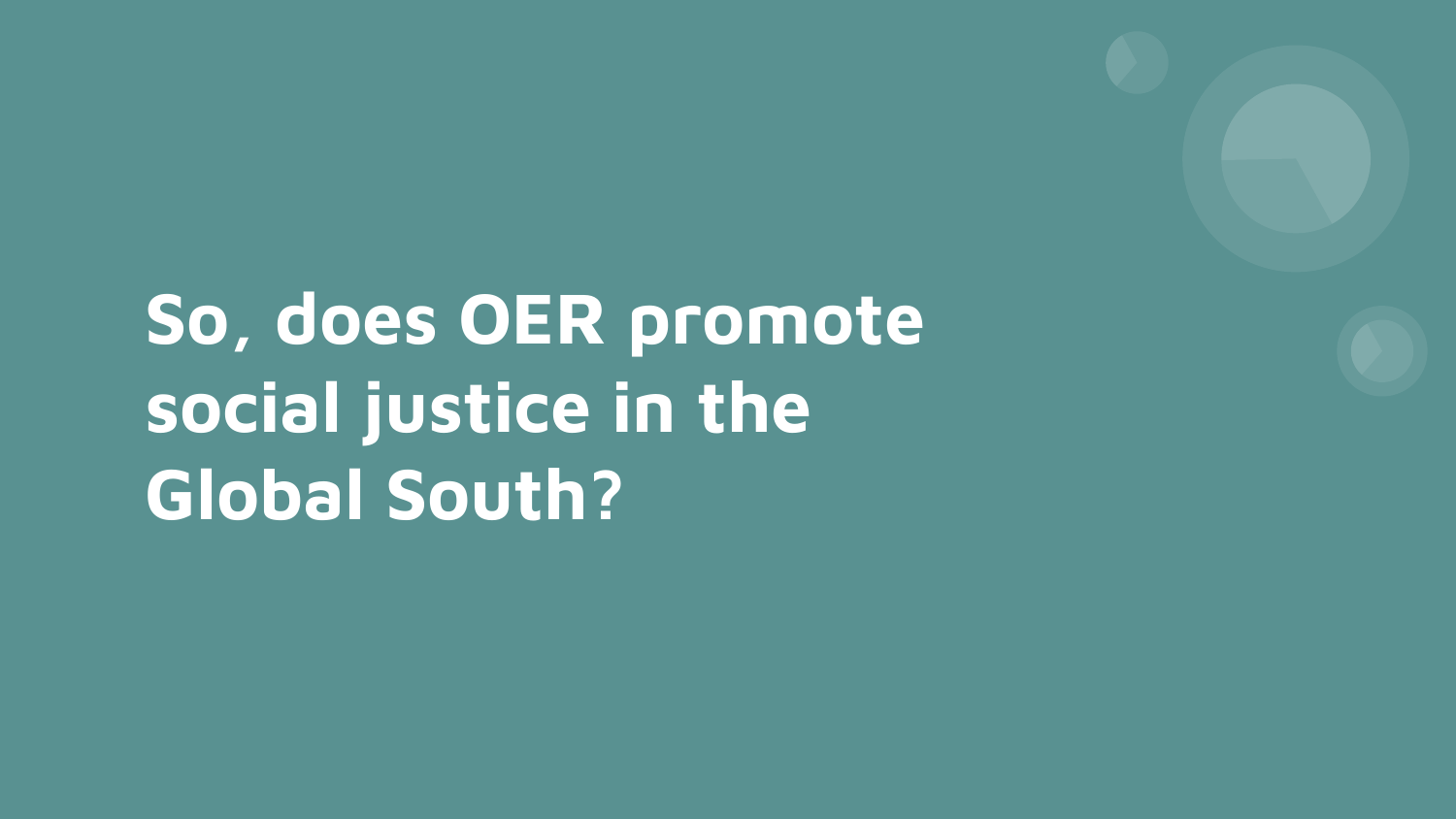# Social Justice (Fraser, 2005)

Fraser's concept of social justice as "parity of participation"

| <b>Dimension</b> | <b>Injustices</b>                                                                              |
|------------------|------------------------------------------------------------------------------------------------|
| <b>Economic</b>  | Maldistribution<br>of resources: economic inequality                                           |
| Cultural         | Misrecognition<br>attributes of people & practices accorded less respect, status<br>inequality |
| <b>Political</b> | Misrepresentation<br>Who has a right to have a voice?                                          |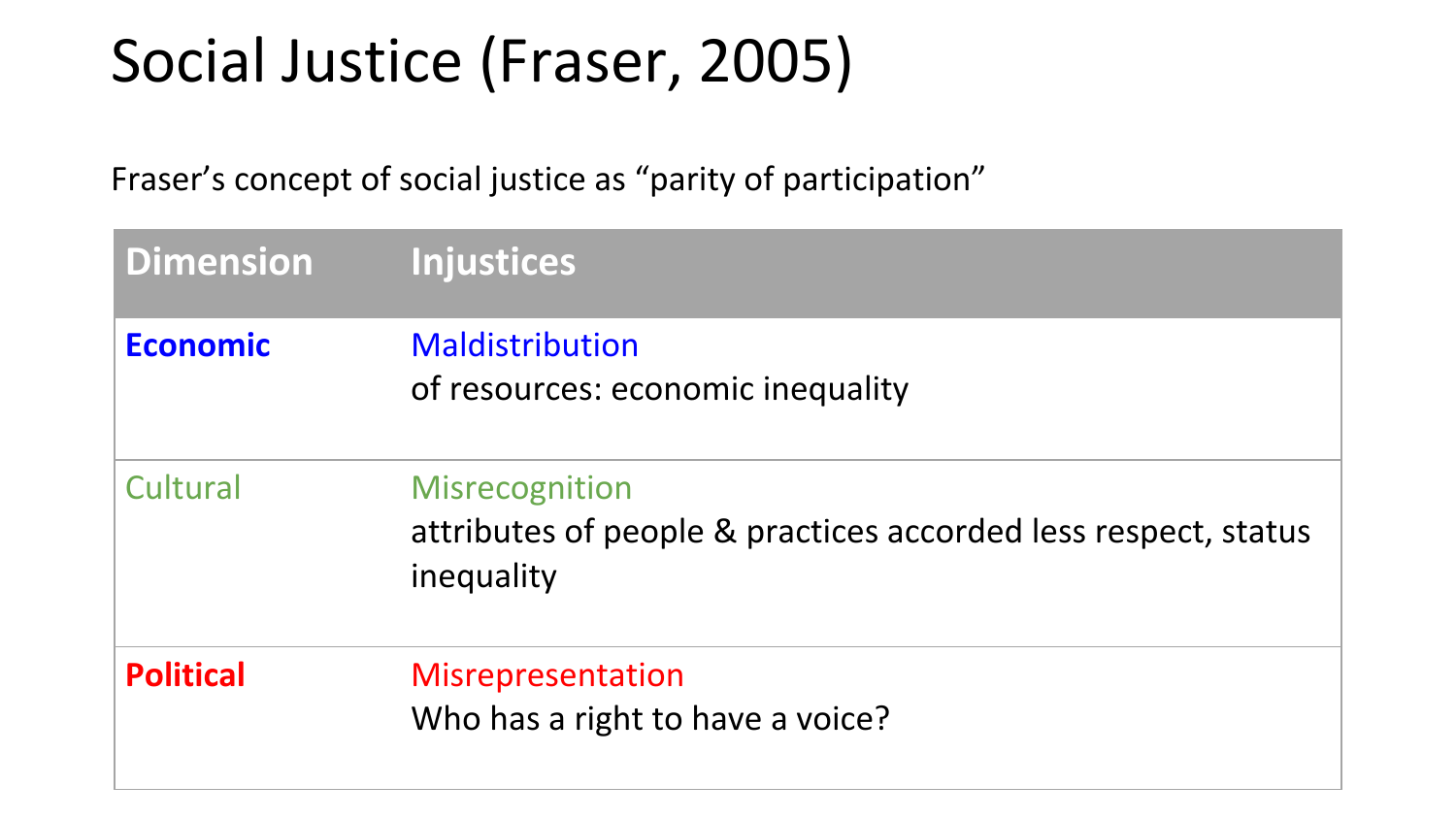# **OER and Social Justice (Adapted from Fraser, 2005)**

| <b>Dimension</b> | <b>Injustices</b>                                                                                                           | <b>Affirmative response</b><br>Addresses injustice with<br>ameliorative reforms                                                                                                                                  | <b>Transformative response</b><br>Addresses the root causes of<br>inequality                                                                                                                                                                       |
|------------------|-----------------------------------------------------------------------------------------------------------------------------|------------------------------------------------------------------------------------------------------------------------------------------------------------------------------------------------------------------|----------------------------------------------------------------------------------------------------------------------------------------------------------------------------------------------------------------------------------------------------|
| <b>Cultural</b>  | <b>Misrecognition</b><br>Using OER "as is"<br>$\bullet$<br>(copying)<br><b>Translating OER</b><br>$\bullet$<br>uncritically | <b>Recognition</b><br><b>Locating and</b><br>incorporating OER used<br>"as is" within local<br>epistemological and<br>cultural contexts<br><b>Translating OER into local</b><br>$\bullet$<br>languages prudently | <b>Re-acculturation</b><br>Re-mixing OER critically to<br>engage with and challenge<br>hegemonic perspectives<br>Sharing their remixed<br>$\bullet$<br>teaching and learning<br>materials publicly<br><b>Creation of original OER</b><br>$\bullet$ |
|                  | <b>OER Use</b><br>Hodgkinson-Williams & Trotter, (forthcoming)                                                              | <b>OER Adaptation</b>                                                                                                                                                                                            | <b>OER Adaptation</b><br><b>OER Creation</b>                                                                                                                                                                                                       |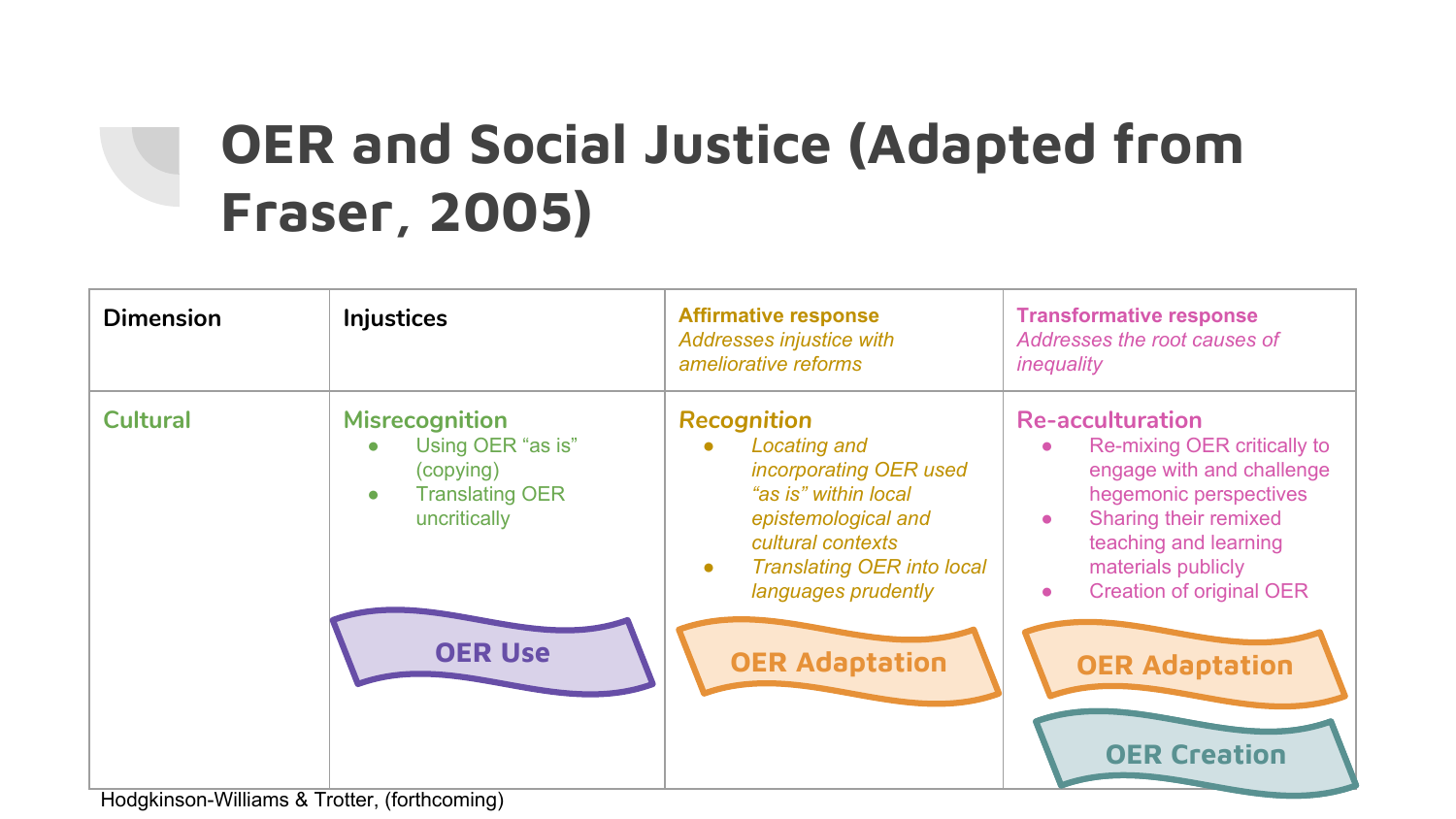# **OER and Social Justice (Adapted from Fraser, 2005)**

| <b>Dimension</b>                             | <b>Injustices</b>                                                                                                                       | <b>Affirmative response</b><br>Addresses injustice with<br>ameliorative reforms                                                                                                                                                        |
|----------------------------------------------|-----------------------------------------------------------------------------------------------------------------------------------------|----------------------------------------------------------------------------------------------------------------------------------------------------------------------------------------------------------------------------------------|
| <b>Political</b>                             | <b>Misrepresentation</b><br>IP legislation inhibiting<br>educators from sharing<br>materials created n the<br>course of educators' work | Representation<br>Permission by employer<br>to create and share OER<br>created in the course of<br>educators' work Creating<br>and sharing OER on a<br>publicly accessible<br>platform<br><b>OER Adaptation</b><br><b>OER Creation</b> |
| Hodgkinson-Williams & Trotter, (forthcoming) |                                                                                                                                         |                                                                                                                                                                                                                                        |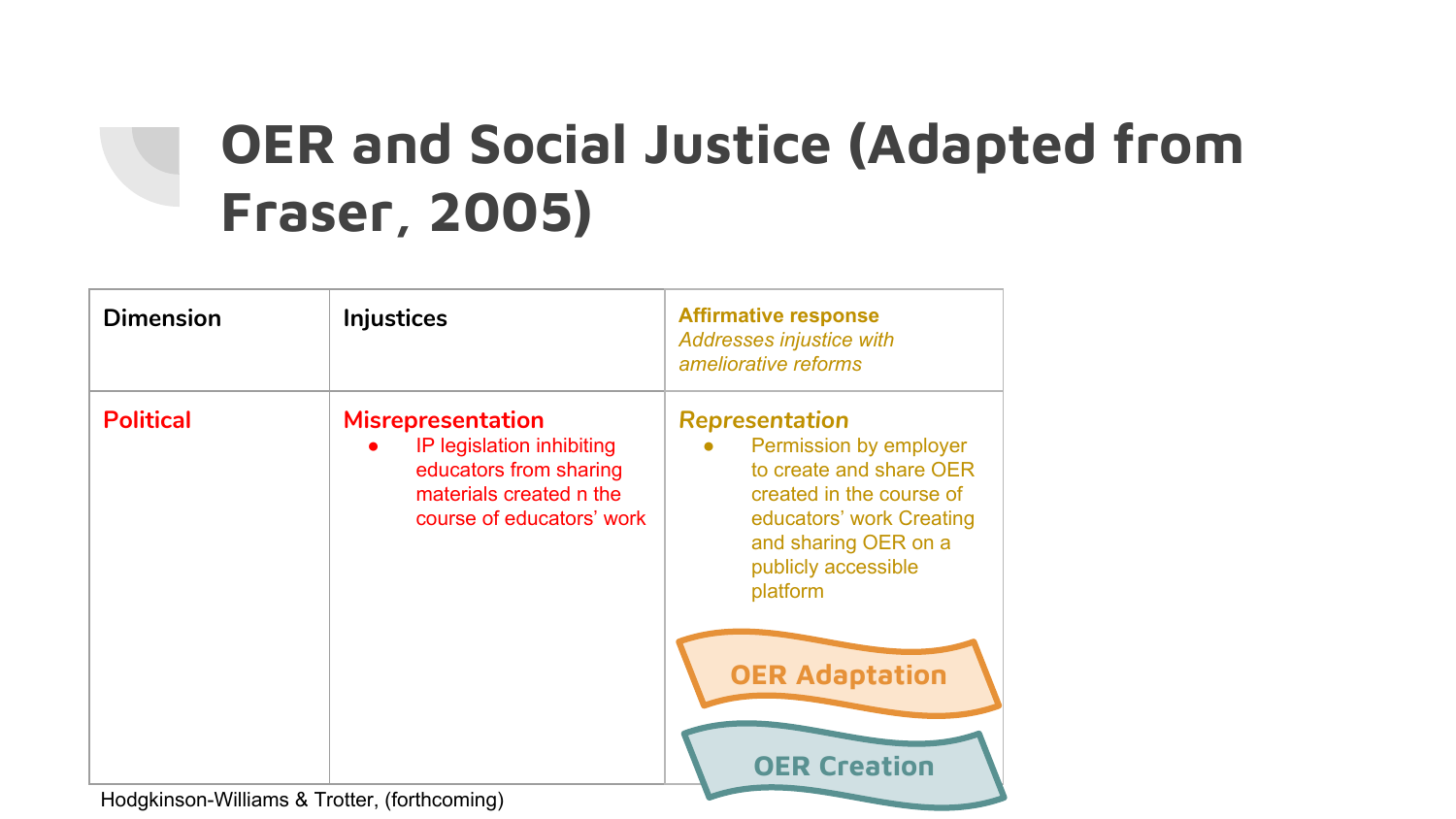# **OER and Social Justice (Adapted from Fraser, 2005)**

| <b>Dimension</b>                             | <b>Injustices</b>                                                                                                                       | <b>Affirmative response</b><br><b>Addresses injustice with</b><br>ameliorative reforms                                                                                                 | <b>Transformative response</b><br>Addresses the root causes of<br>inequality                                                                                                                                                                                                                          |
|----------------------------------------------|-----------------------------------------------------------------------------------------------------------------------------------------|----------------------------------------------------------------------------------------------------------------------------------------------------------------------------------------|-------------------------------------------------------------------------------------------------------------------------------------------------------------------------------------------------------------------------------------------------------------------------------------------------------|
| <b>Political</b>                             | <b>Misrepresentation</b><br>IP legislation inhibiting<br>educators from sharing<br>materials created n the<br>course of educators' work | Representation<br>Permission by employer<br>to create and share OER<br>created in the course of<br>educators' work Creating<br>and sharing OER on a<br>publicly accessible<br>platform | <b>Re-framing</b><br>Internationally alter current IP rights<br>to allow for properly attributed<br>educational resources to be<br>created, adapted & shared without<br>formal permission Creation of OER<br>and engagement of OEP that<br>balances power on educational<br>materials and authorities |
|                                              |                                                                                                                                         | <b>OER Adaptation</b>                                                                                                                                                                  | <b>OER Adaptation</b>                                                                                                                                                                                                                                                                                 |
| Hodgkinson-Williams & Trotter, (forthcoming) |                                                                                                                                         | <b>OER Creation</b>                                                                                                                                                                    | <b>OER Creation</b>                                                                                                                                                                                                                                                                                   |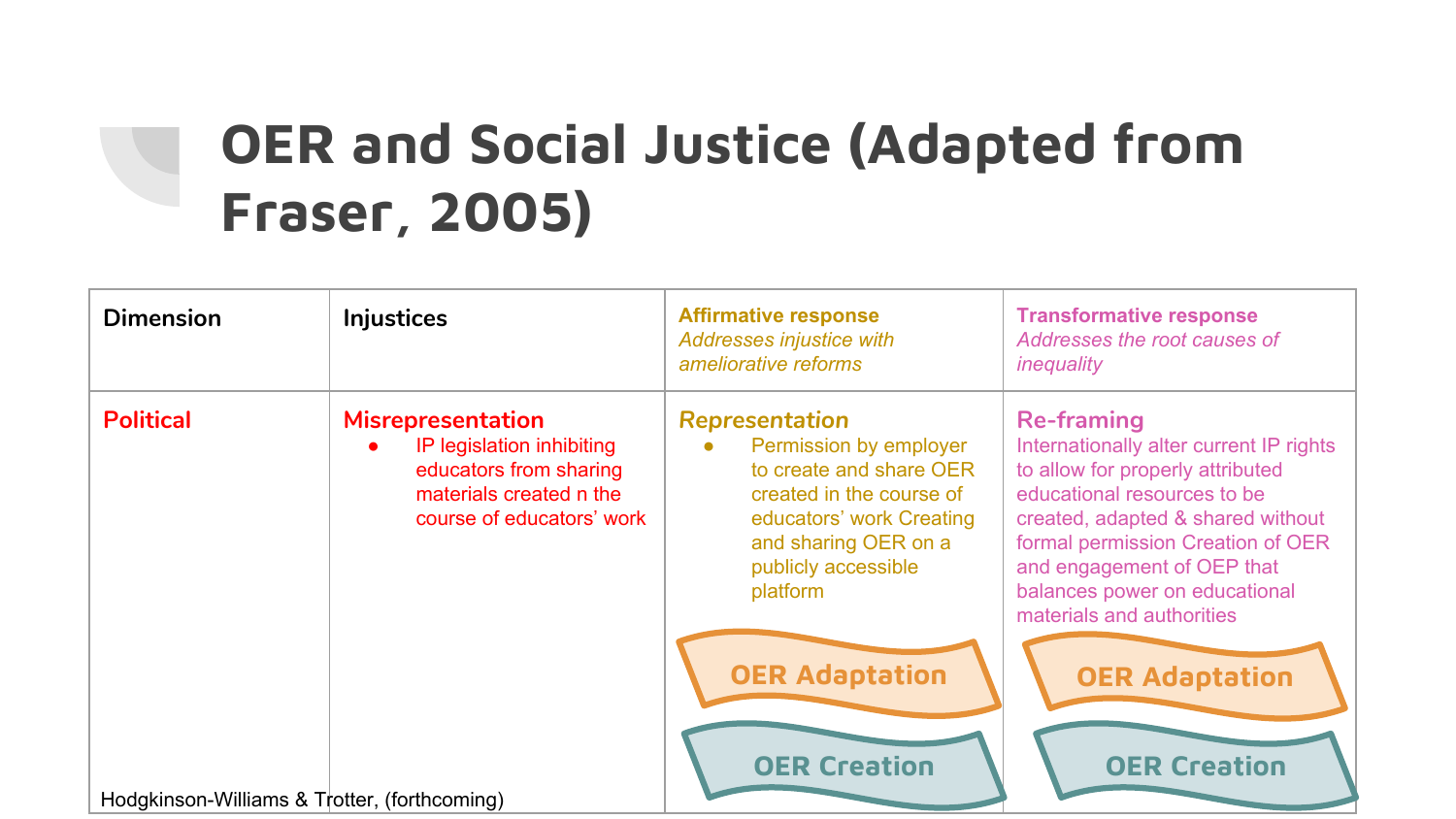**Hopefully this discussion of the relationship between OER, OEP and Social Justice can assist us in identifying and promoting educational interventions that provide not only ameliorative relief for students and educators, but transformative social change as well.**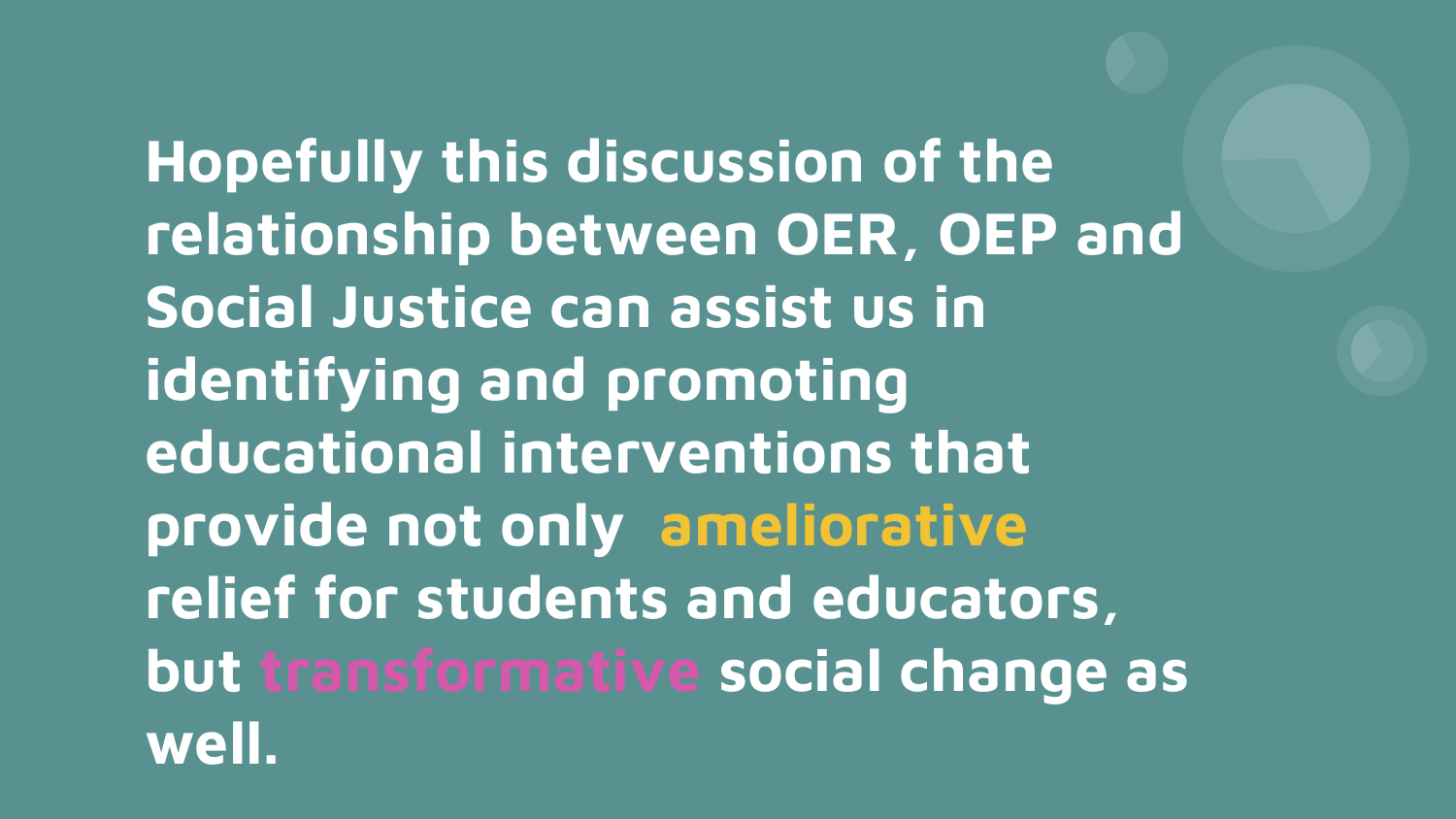

de Oliveira Neto, J. D., Pete, J., Daryono & Cartmill, T. (2017). OER use in the Global South: A baseline survey of higher education instructors. In C. Hodgkinson-Williams & P. B. Arinto (Eds.), *Adoption and impact of OER in the Global South (pp. 69–118)*. Retrieved from<https://doi.org/10.5281/zenodo.599535>

Fraser, N. (2005). Reframing justice in a globalizing world. *New Left Review, 36*, 69–88. Retrieved from <https://newleftreview.org/II/36/nancy-fraser-reframing-justice-in-a-globalizing-world>

Hodgkinson-Williams, C., Arinto, P. B., Cartmill, T. & King, T. (2017). Factors influencing Open Educational Practices and OER in the Global South: Meta-synthesis of the ROER4D project. In C. Hodgkinson-Williams & P. B. Arinto (Eds.), *Adoption and impact of OER in the Global South (pp. 27–67)*. Retrieved from <https://doi.org/10.5281/zenodo.1037088>

Hodgkinson-Williams, C.A. & Trotter, H. (2018). A social justice framework for understanding open educational resources and practices in the Global South, *Journal of Learning for Development. Journal of Learning For Development,* 5(3), 204-224. Retrieved from <http://www.jl4d.org/index.php/ejl4d/article/view/312>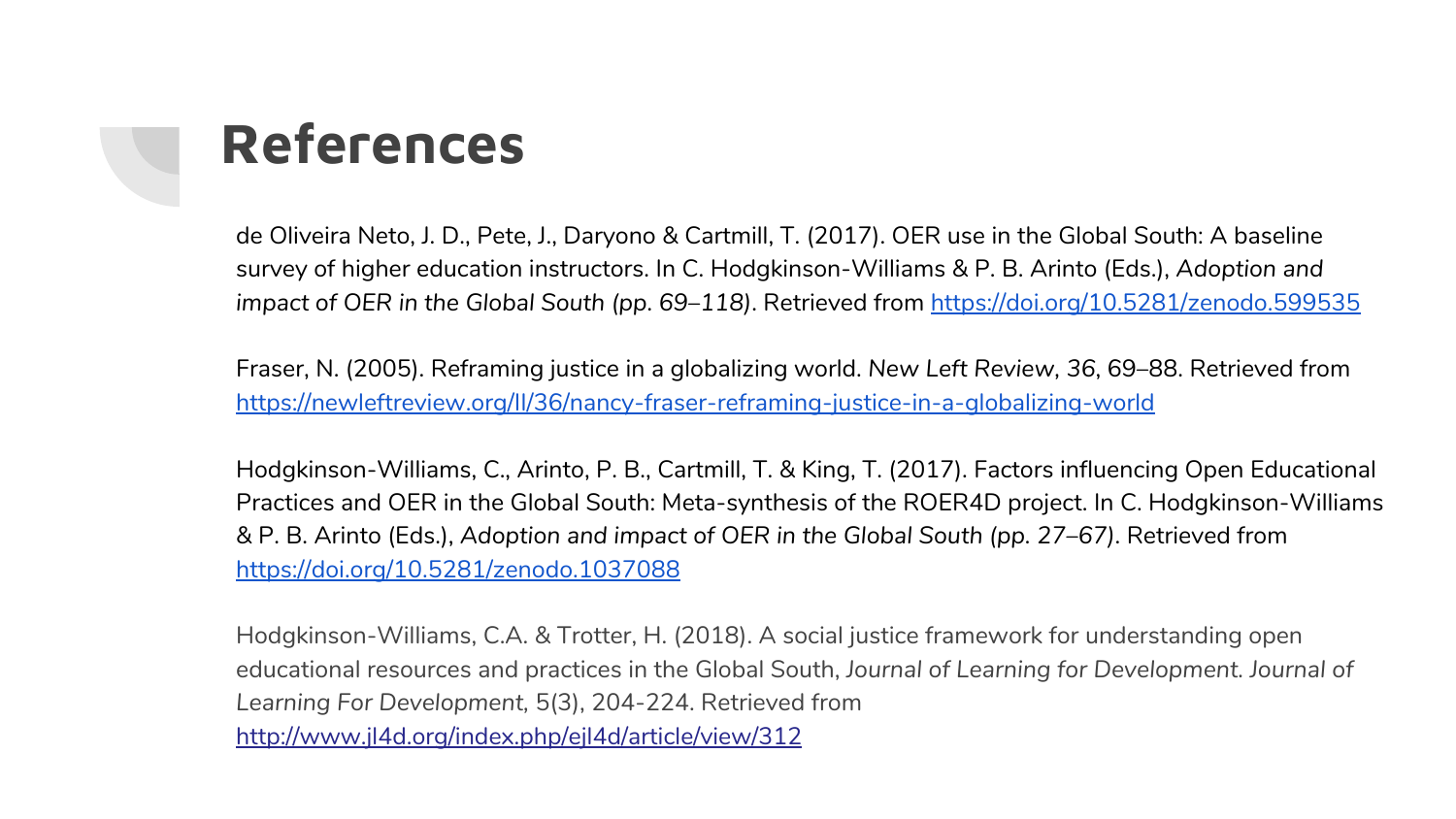## **Citation and attribution**

Hodgkinson-Williams, C.A. (2018). Open Education & Social Justice in the Global South: Opportunities seized, missed & to be grasped. OpenEd 2018, 10-12 October 2018, Niagara Falls, NY - USA Retrieved from:<http://www.slideshare.net/ROER4D/>



### **Acknowledgements**

Special thanks to Tess Cartmill for the graphs and the original data analysis and Laura Czerniewicz, Henry Trotter, Glenda Cox and Michelle Willmers for comments and editing.